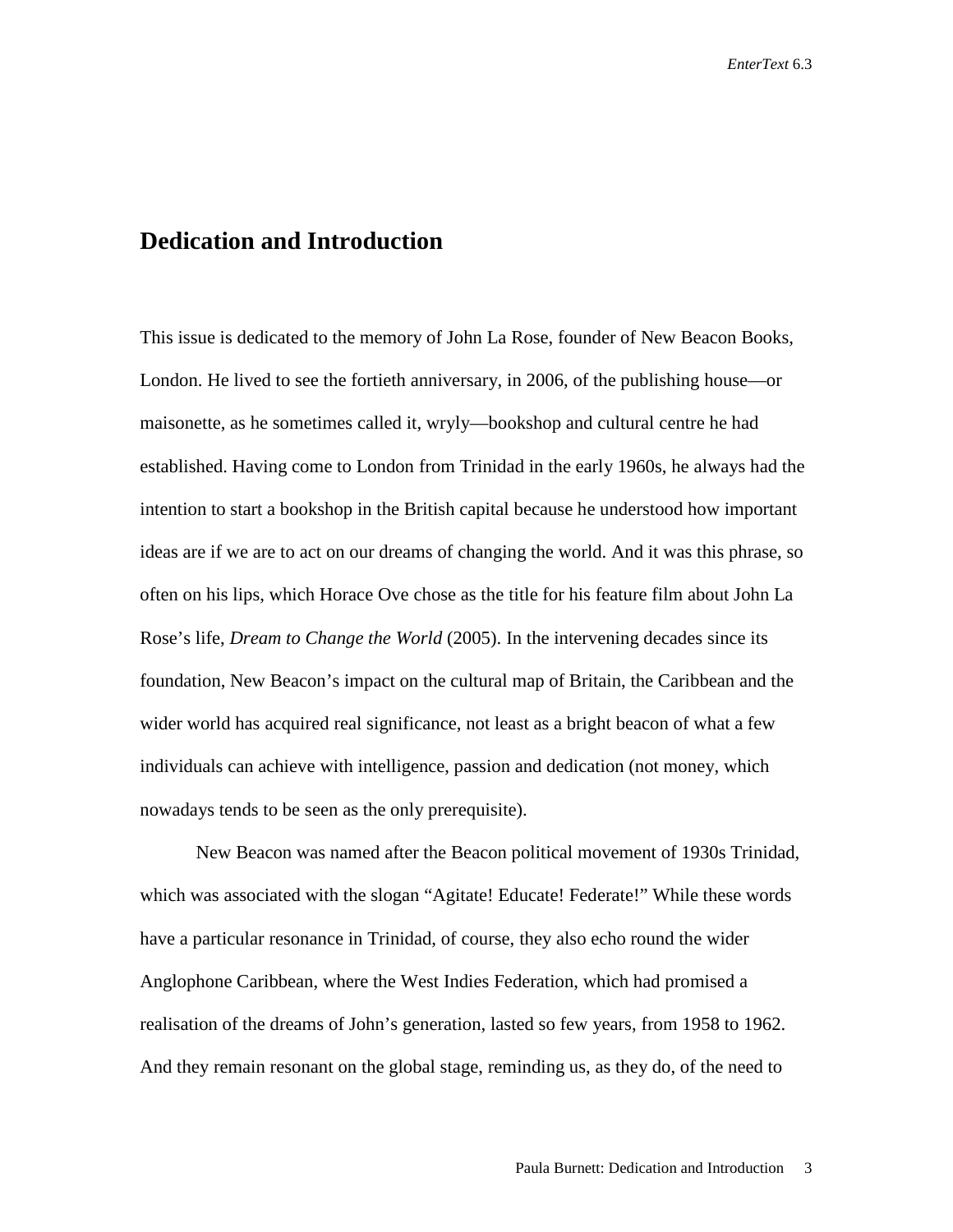rouse ordinary people's awareness and feelings, to deepen dialogue and understanding, and to co-operate with one another if our puny individualities are to be able to exert real influence. John La Rose was a constructive political thinker who always took the broader, internationalist view of the particular struggle, and was never seduced by what he called the politics of resentment. He was keen to understand people and events as part of an ongoing, unfolding history, the direction of which could always be influenced today. And he was always ready to stand up in the street and make his (gentle) voice heard—and to lead.

His attitude was unfailingly constructive—deeply committed, but always with an intelligent, dispassionate handle on the strategies most likely to succeed. Central to this understanding was his awareness of the role of culture, and of historical consciousness. And central to his personal impact was a serene personality with a beatific smile and great eloquence, for John La Rose could win over the opposition where others with more abrasive ways so often failed. Literature he loved not only for its own sake, but because he knew how it could help to deliver the project to "Agitate! Educate! Federate!" He was himself a respected poet who published two slim volumes, but who perhaps would have done more as a writer if he had not devoted so much of his life and time to New Beacon.

He leaves behind a thriving bookshop (and international book-ordering service), as well as the George Padmore Institute with its budding research archive and cultural and political events, and, not least, the numerous works which he published under the New Beacon imprint, often now classics in their field, from C. L. R. James's *Minty Alley*  to Anne Walmsley's magnificent history of the cultural "federation" which united, in London, a hugely talented generation of migrants, amongst whom John La Rose was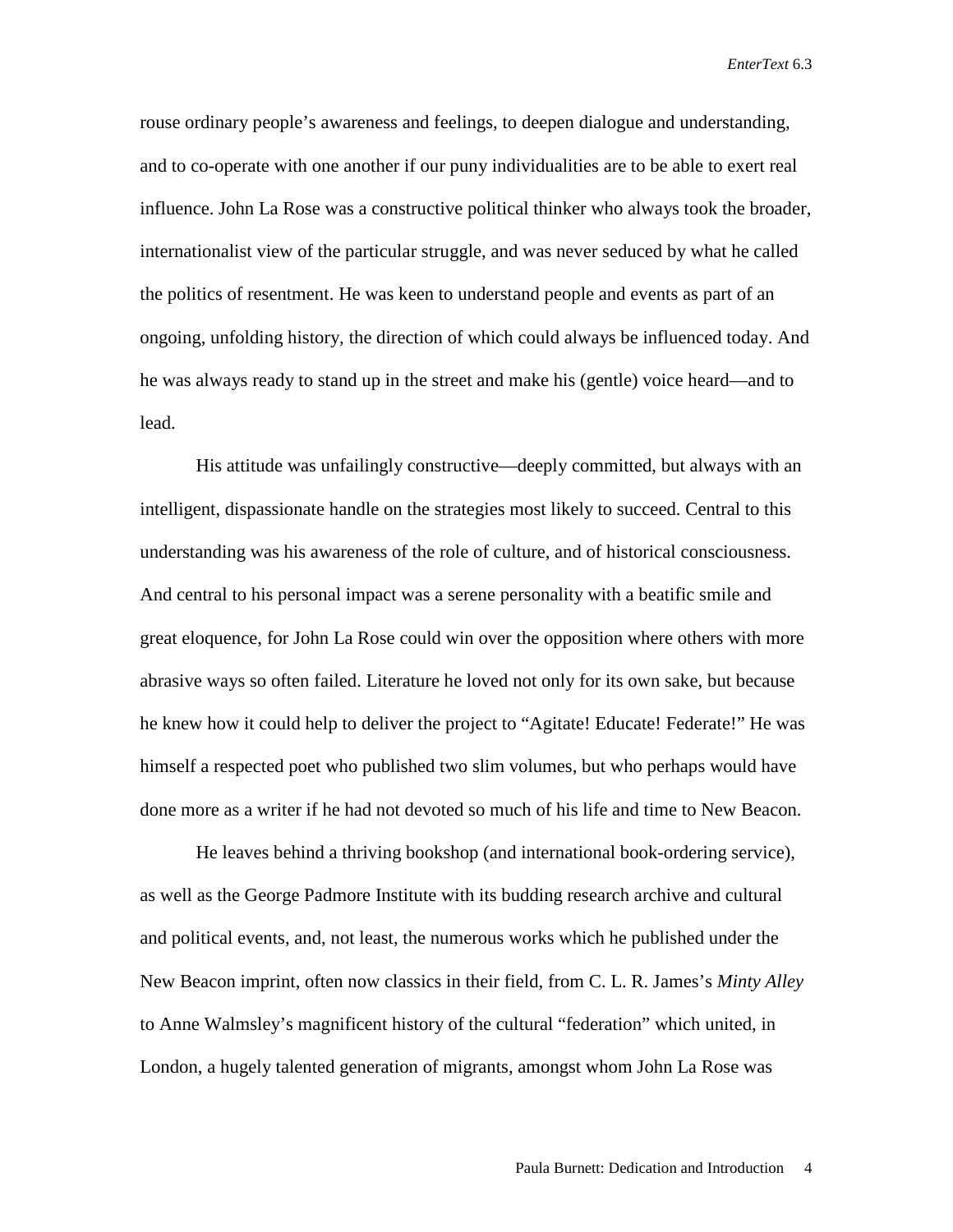focal—*The Caribbean Artists Movement 1966-1972.* He also leaves behind the impact on countless people who grew, intellectually, through what he made happen. The founding of the first International Book Fair of Radical, Black and Third World Books in 1982 was the start of what became an annual institution for twelve years. It filled the floor of Islington's old Town Hall with a heady mix of bookstalls laden with publications from all over the world, and, at the evening performances, filled the stage with international poets and writers, some familiar, others new, who enthralled packed audiences. It seemed there were almost as many standing at the back and round the sides as had managed to secure seats. It was not just what these artists presented, individually, which was so stimulating. It was the juxtaposition of so much talent and thought-provoking diversity on one platform. And they addressed a rapt audience, many of whom had never been to an event like it but were willing to stand for a couple of hours to hear what touched and moved them.

It was a real demonstration of intercultural exchange and possibilities, in a world which at times seemed—and still seems—implacably opposed to such osmotic crossfertilisation. The rhetoric of multiculturalism has, in the intervening years, been taken up by many of our institutions, but practice has often lagged behind, and there is a strong impetus now, in certain quarters, towards discrediting it. Whatever label we use, and there are several, we need to be wary of the subtle undermining of what John La Rose and his generation worked for and achieved, their acts of practical faith in the possibility of a better world, which New Beacon so memorably exemplified.

\*\*\*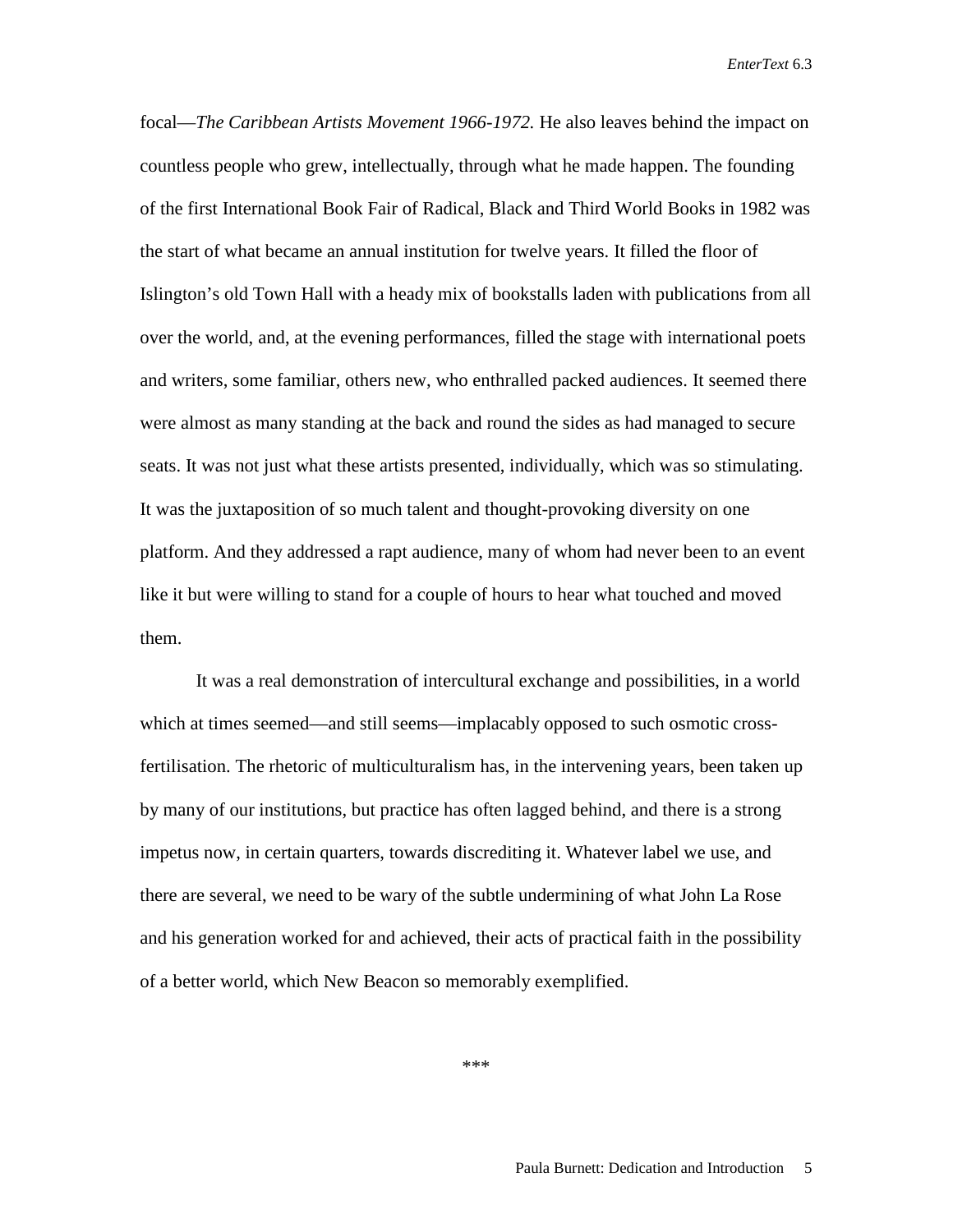It is therefore pleasing that this issue of *EnterText* is packed with just such interesting individual voices and stimulating juxtapositions, weaving in and out of diverse approaches to cultural and social history and the contemporary world, and embracing creative work in several genres, from painting to poetry, fiction to photography. The editorial task of sequencing the *EnterText* contributions is always fascinating, if sometimes daunting, since the journal's interdisciplinary and intercultural remit attracts a wide range of scholarly work in a sweep of disciplines and genres. However, for this issue it was obviously right to begin with two Caribbean contributions.

First is the commemorative story "Bookmarks for John La Rose" by E. A. Markham, like John La Rose a Caribbean-born world citizen, which grows imaginatively, and with characteristic wit, from the conundrum of how best to honour the memory of a respected friend and thinker. The second is an essay of social history, from Trinidad. Ron Sookram writes on a subject which has received little attention hitherto, the social integration of Grenadian society, which is developing rather differently from that of its bigger neighbour, Trinidad. The argument analyses the reasons why, in Grenada, descendants of indentured labourers from the Indian subcontinent are so well integrated with their African-Caribbean fellow-citizens—a good-news story for the communities of the Caribbean and for other culturally plural societies. This is followed by an essay also about social cohesion, but from the other side of the Atlantic. Nigerian analyst A. O. Adesoji examines the recent history of West Africa's Yoruba communities and wrings his hands over their wrangling which thwarts the chance to co-operate or unite.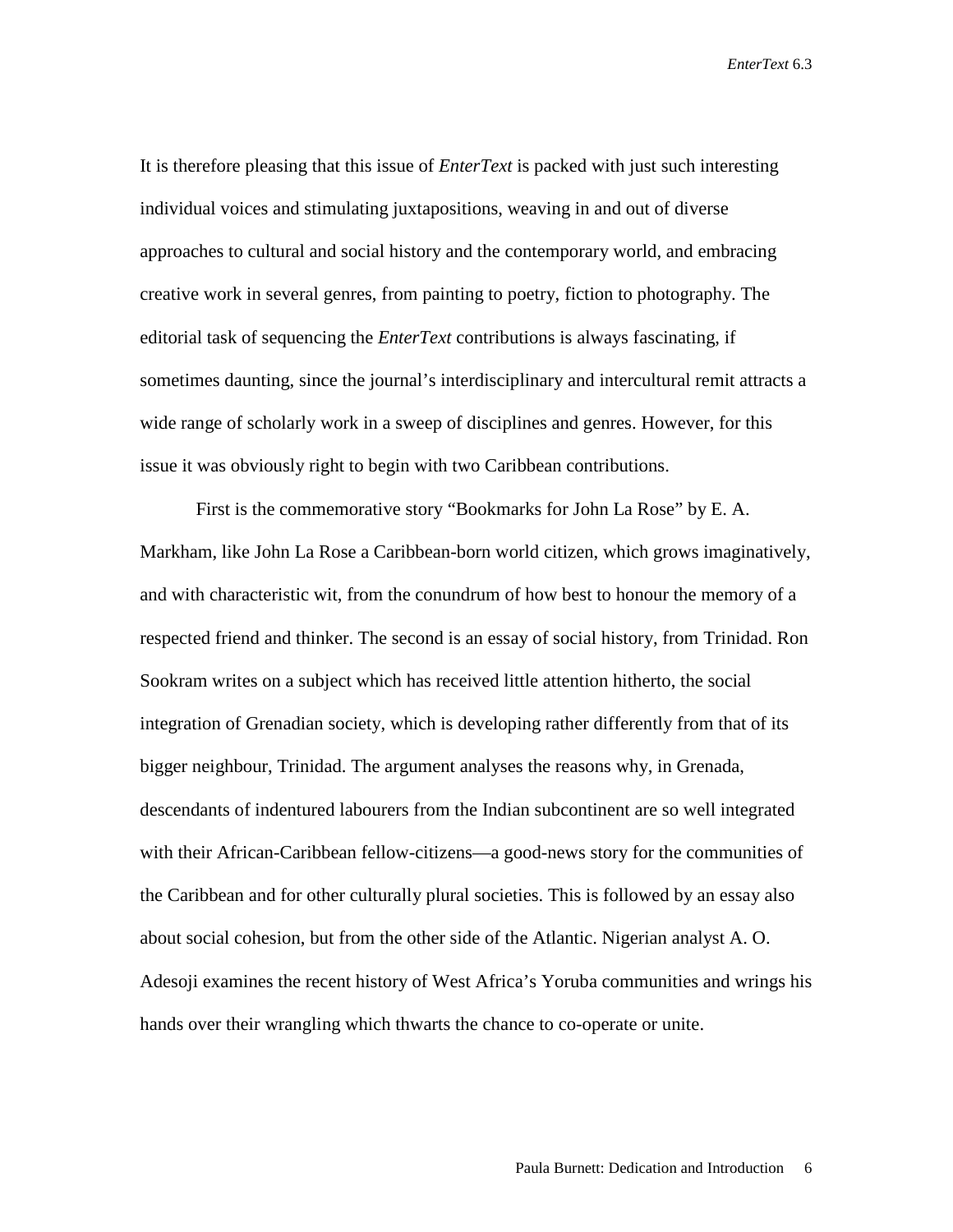The next two essays relate to an older history. Vivienne Westbrook's study of the iconic Elizabethan figure, Sir Walter Rawleigh (the spelling preferred here, though it is variously spelt Raleigh and Ralegh), also has a Caribbean dimension, because one of his voyages took in Trinidad and an expedition up the Orinoco, during which his son was killed. The article's focus, however, is the process of mythification which Rawleigh underwent, both in his own lifetime and subsequently, from his execution right up to the present. This study is followed by one offering a new look at a branch of literary theory. New historicism has become a familiar critical concept to those working on the literature of the Elizabethan and Jacobean periods, but Jennifer Rich's essay gives it a fresh perspective in a searching discussion of the rhetoric of historical form. She argues that Greenblatt's anecdotal method is only itself, and should not be taken, on the principle of synecdoche, as an adequate base from which to theorise an understanding of the whole early modern period.

While Rawleigh was no stranger to the vagaries of political power and, as a historian and poet, understood the importance of effective communication if objectives were to be secured, the next two papers take questions of power, representation and legitimacy to very different realms, both relating to the USA. Robert Williams's farreaching discussion of the ethics of democratic governance looks at the implications of anti-nuclear protest in America. It examines whether what the power politics of a selfstyled liberal democracy produce is necessarily legitimate, as the dominant view holds, with its faith in due process, or whether different account should be taken of widespread dissent. In the next paper Timothy Gleason focuses on a special issue of the influential magazine *LIFE* from the early fifties, and analyses its portrayal of Asia to the American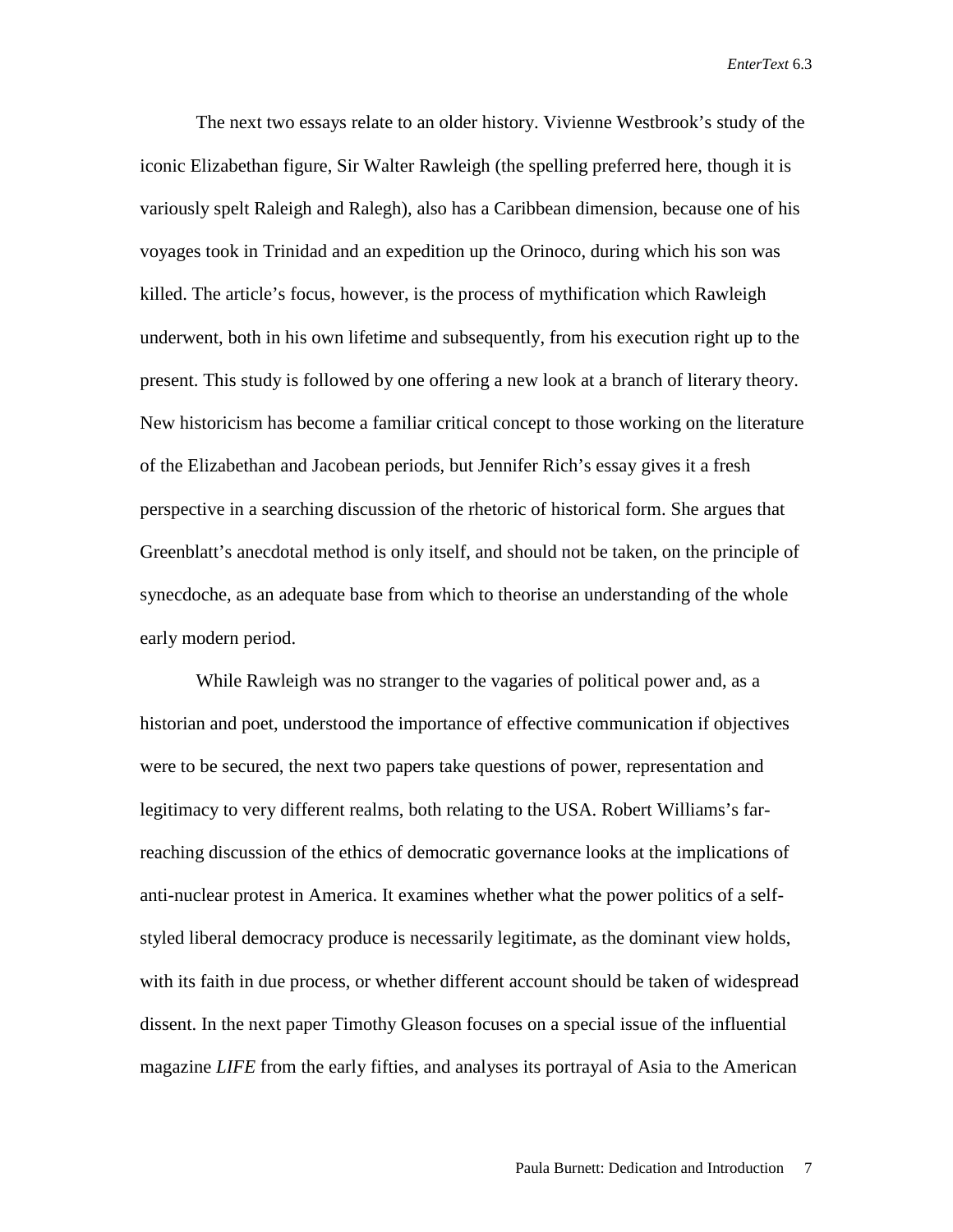public in the context of the unfolding West/East power strategies of the day. Questions of representing an Asian alterity are likewise a theme of British artist Michael Croft in the following series of paintings and related texts, creative and reflective, arising from his life in Thailand, set against personal memory.

New approaches to historical discourse are also the topic of the following three essays. Paul Arthur considers the use of interactive digital resources modelled on computer games to communicate history, with a discussion of three examples, and Stephanie Ceraso discusses the visual narratives of Art Spiegelman, which use a graphic style more familiar from fantasy entertainment—comics—to tackle deeply serious historical subjects, the holocaust and  $9/11$ . The spotlight falls on the evolution of popular culture also in Darren Jorgensen's essay on the emergence of postcyberpunk in the 1990s. In a discussion focused on the work of Greg Egan and Bruce Sterling, he considers the emergence of a new type of protagonist in the science fiction genre as it responds to unfolding technologies in the real world.

The theme of rhetoric returns in the next two essays. Mark Hill and Jane Cromartie offer a fresh approach to consumer theory using a classic philosophical style. Countering the tendency of market analysts to build on fixed assumptions, they posit the concept of the indefinite consumer, one continuously constituted and reconstituted through Deleuzian difference—hence the fragmented form they have chosen for their essay, structured as a series of questions and answers. They adduce Nietzsche's rejection of deterministic notions of truth in favour of a focus on interpretation and flux. Nietzsche is also the subject of the following essay in which Steven Michels scrutinises his use of the preface. He counters the common perception that Nietzsche intended his esotericism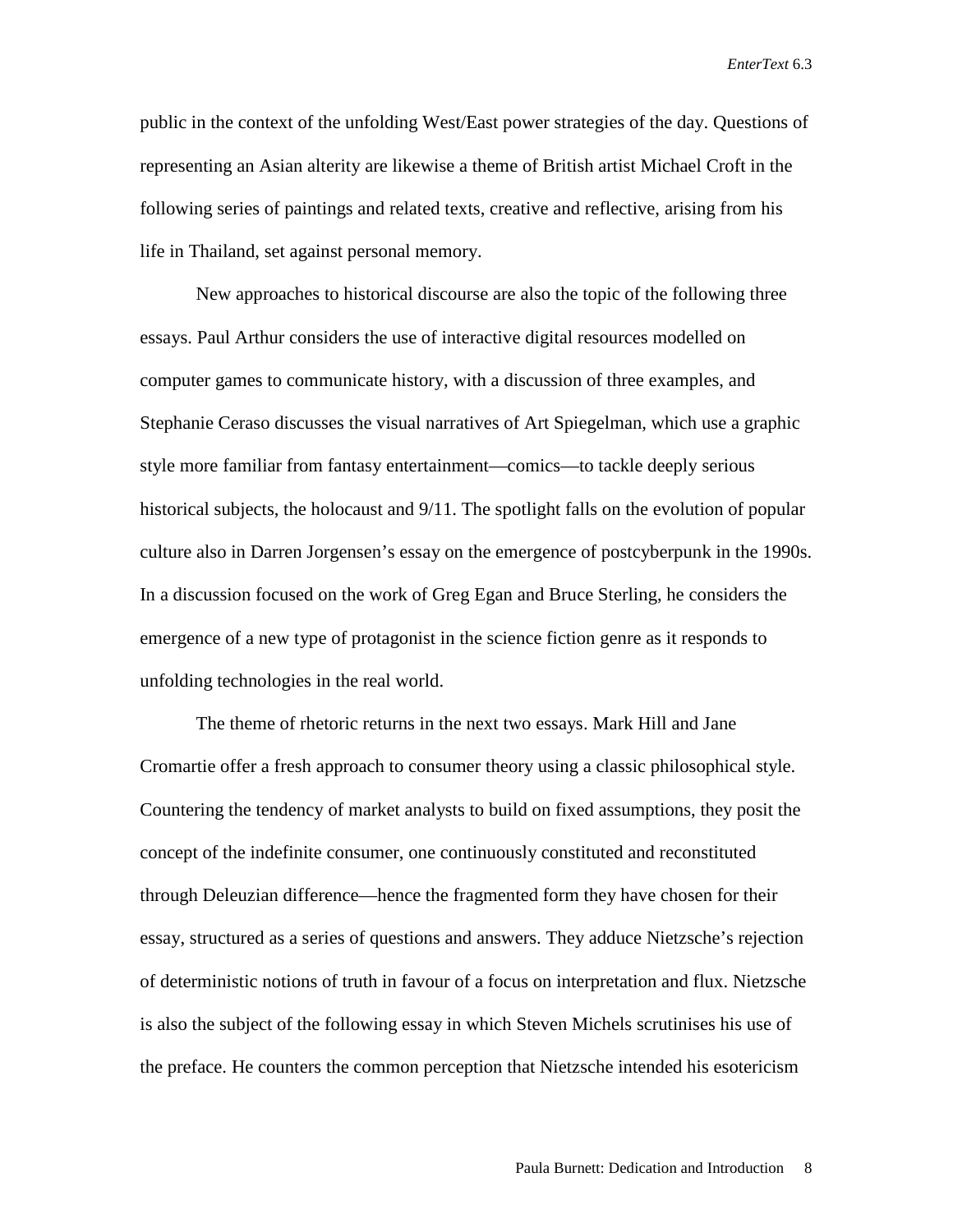to keep his readers at a distance, arguing instead that the Prefaces to his work demonstrate his will to communicate clearly and effectively with as wide a public as possible. If Nietzsche is one of the iconic figures of nineteenth-century philosophy, one of the iconic figures of nineteenth-century American literature, Thoreau, is the topic of the next essay. In their different ways both are explorers of spirituality. By focusing on one of his less well known works, *The Maine Woods,* David Scott challenges conventional views of Thoreau, showing how his response to nature centred on spiritual awe, and analysing his perception of the place of the American Indian at nature's heart.

The oblique approach to Nietzsche and Thoreau by paying close attention to what is often passed over as peripheral to their work is mirrored in James Brogden's photographs of the contemporary world through marginal urban landscapes, scenes of dereliction and abandonment which he reveals to have their own abject beauty. By focusing on their eloquence as sites which can stimulate the imagination*—*somewheres rather than nowheres*—*he calls in the accompanying essay for them to be reconsidered for their potential as socially valuable locations rather than non-places to be ignored, and reminds us in tandem of their special ecological resource value. Marginalised people are Claire Spivakovsky's subject. She considers the place of Aboriginal Australians in relation to the provisions of Australian law. While the Indigenous offender has historically been relegated to a kind of non-place, she argues there is evidence now of moves towards a more inclusive and liberal practice.

Marginalisation because of sexual orientation is a theme common to the two final essays. Both consider literary texts—from opposite ends of the twentieth century—which treat the losses and loneliness of gay experience in a homophobic society, as well as